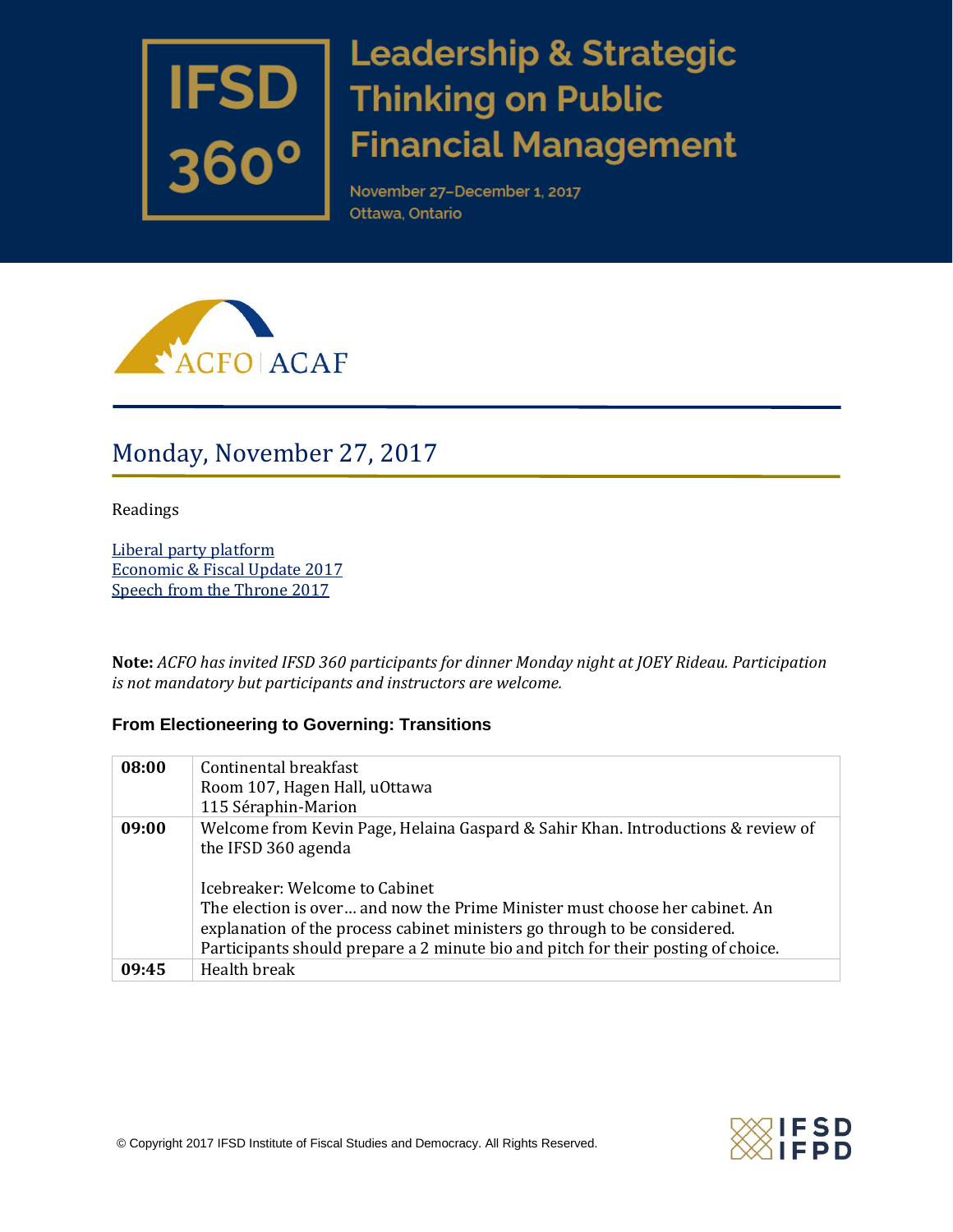| 10:00 | Good intentions: The writing & costing of a political platform                                                                                                                                                                                                                                                                                                                                |
|-------|-----------------------------------------------------------------------------------------------------------------------------------------------------------------------------------------------------------------------------------------------------------------------------------------------------------------------------------------------------------------------------------------------|
|       | Election platforms are political documents that are equal parts of vision, ambition and<br>assumption. While the first two ingredients can engage voters and inspire public<br>servants, the latter can be the cause of stress and conflict as vision is moulded into<br>government policies and programs. Our panel examines how platforms are<br>constructed and transformed in government. |
|       | Guest panel:<br>• Mark Cameron<br>• Ian Wayne<br>• Dan Demers                                                                                                                                                                                                                                                                                                                                 |
|       | Following the presentation, participants will form working groups of five. Each group<br>will be assigned a portion of the 2015 Liberal platform and asked to review for cost,<br>risk, and performance. Each review will be presented with comments from panellists.                                                                                                                         |
|       | <b>FORMAT</b><br>30 mins: 3 x 10 mins per discussant<br>20 mins: Review of the Liberal platform. Each table is assigned a department and<br>review the platform for cost, risk and performance (and sleeper issues)<br>40 mins: Each presentation is 5 mins, critiqued by our panelists                                                                                                       |
| 11:45 | Lunch                                                                                                                                                                                                                                                                                                                                                                                         |
| 13:00 | The last federal election was fought with each major political party offering their own<br>interpretations of the economy and, accordingly, prepared unique platforms and the<br>fiscal plans that underpinned them. Short and long-term changes in the economy can<br>impact the revenue of the government and, accordingly, the fiscal and policy planning<br>environments for governments. |
|       | This panel discussion will address the significant short and long term economic trends<br>that may impact a government's policy, programs and operations. The panelists will<br>also discuss how governments in Canada have responded through both policy and<br>fiscal action to significant economic shocks in the past.                                                                    |
|       | The learning objective for participants is to gain a better understanding of the linkage<br>between the economy and the government's ability to both react and influence those<br>changes.                                                                                                                                                                                                    |
|       | Panel discussion<br>• Angella McEwan<br>• Mostafa Askari                                                                                                                                                                                                                                                                                                                                      |
| 14:15 | <b>Health Break</b>                                                                                                                                                                                                                                                                                                                                                                           |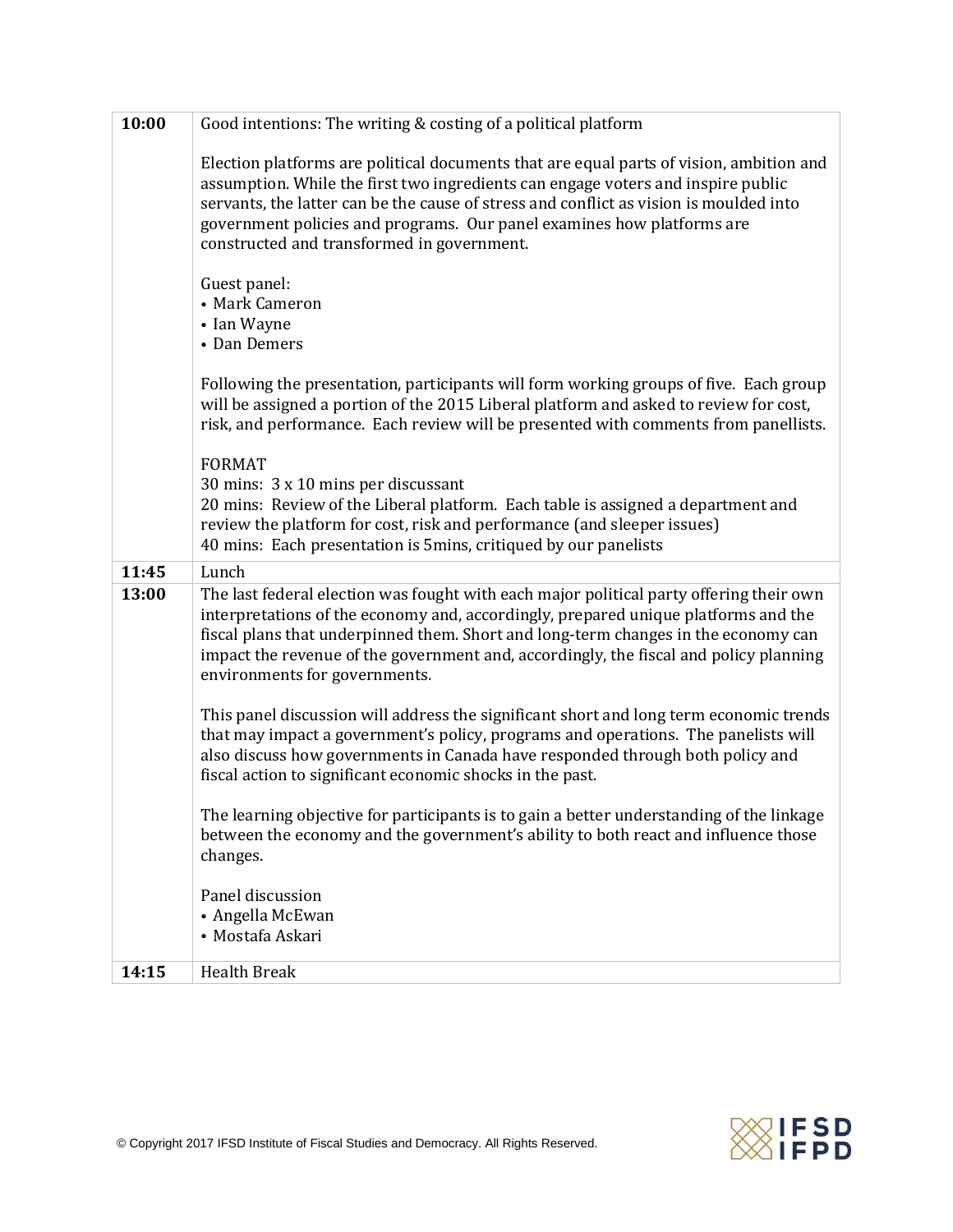| 14:30 | Writing your own Speech from the Throne<br>Rooted in the platform, the Speech from the Throne is a product of multiple influences,<br>where the process becomes as important as the final product. The SFT is a critical<br>point of engagement between political leadership and the public service. In small<br>groups, you will develop components of the SFT. |
|-------|------------------------------------------------------------------------------------------------------------------------------------------------------------------------------------------------------------------------------------------------------------------------------------------------------------------------------------------------------------------|
|       | Exercise<br>• Participants will break into groups of 5 individuals<br>• Each represent a different element of the system PMO, PCO, FINANCE, LINE DEPT.<br>we will give instruction on each group, role and way forward.<br>• Each group will develop three to four paragraphs for and SFT                                                                        |
| 16:30 | Close                                                                                                                                                                                                                                                                                                                                                            |

### Tuesday, November 28, 2017

Readings

[Economic](https://www.budget.gc.ca/fes-eea/2017/docs/statement-enonce/toc-tdm-en.html) and Fiscal Update 2017 IFSD Case Study: IT [Infrastructure](http://ifsd.ca/web/default/files/360/Wireless%20Radio%20Case.pdf) Costing Exercise

### **Planning and spending**

| 08:00 | Continental breakfast<br>Room 107, Hagen Hall, uOttawa                                                                                                                                                                                                                                                                                                                                                                                                   |
|-------|----------------------------------------------------------------------------------------------------------------------------------------------------------------------------------------------------------------------------------------------------------------------------------------------------------------------------------------------------------------------------------------------------------------------------------------------------------|
|       | 115 Séraphin-Marion                                                                                                                                                                                                                                                                                                                                                                                                                                      |
| 09:00 | Morning Session I: The best laid fiscal plans                                                                                                                                                                                                                                                                                                                                                                                                            |
|       | Randal Bartlett, Chief Economist IFSD                                                                                                                                                                                                                                                                                                                                                                                                                    |
|       | There is an inextricable link between what happens in the economy and how<br>governments make decisions. Indeed, changes in the economy can deeply affect<br>revenues available for government programs, and pressures for governments to<br>increase spending or turn off the taps. Randall Bartlett, discusses how the treasury can<br>be affected at a macro level, and how these impacts can reverberate to the political<br>and departmental level. |
|       | In this session, you will model economic changes and their impact on departmental<br>spending.                                                                                                                                                                                                                                                                                                                                                           |
| 10:30 | <b>Health Break</b>                                                                                                                                                                                                                                                                                                                                                                                                                                      |

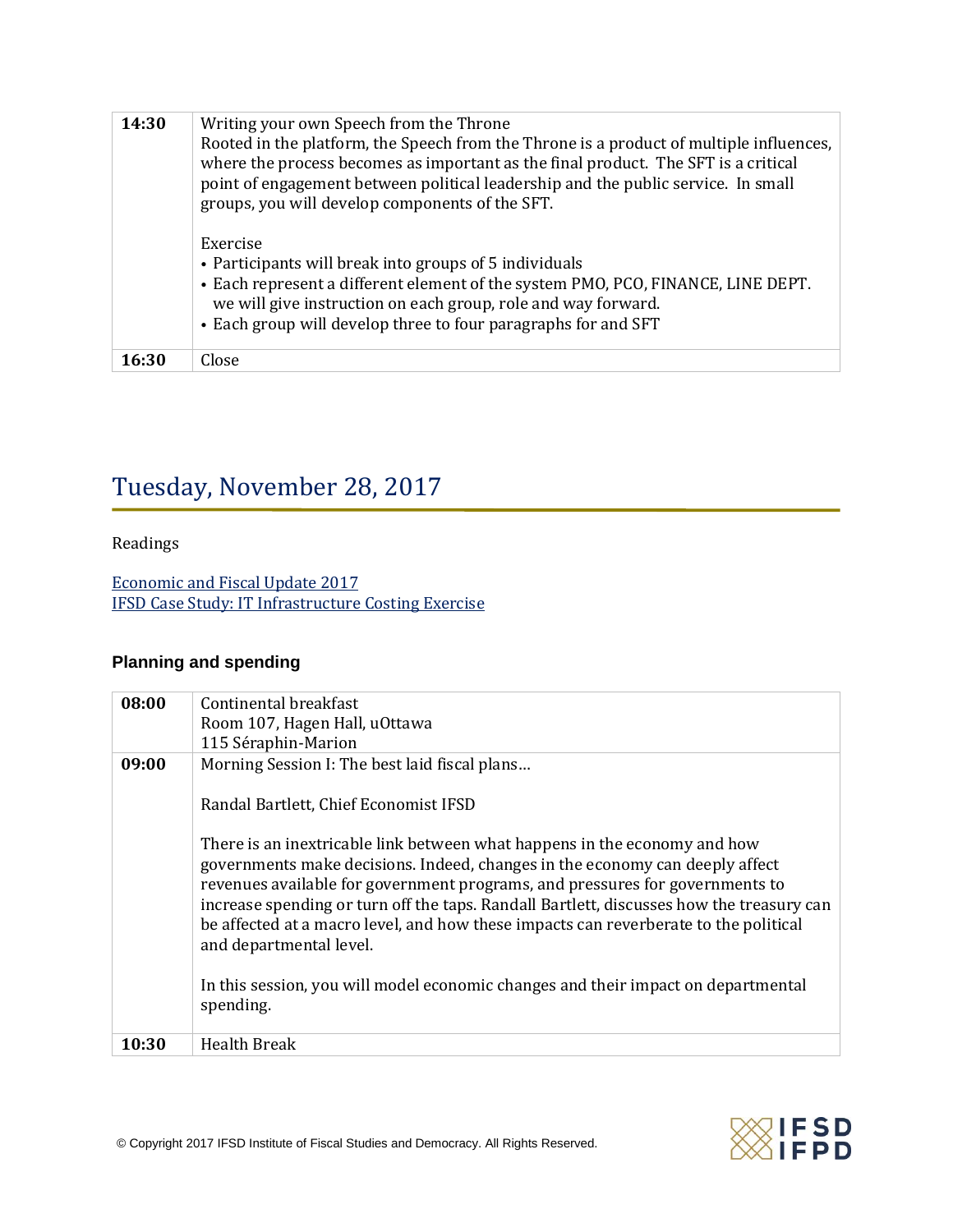| 10:45 | Morning session II: Case study & exercise on economic flexibility.<br>Randal Bartlett, Chief economist.                                                                                                                                                                                                                                                                                                                                           |
|-------|---------------------------------------------------------------------------------------------------------------------------------------------------------------------------------------------------------------------------------------------------------------------------------------------------------------------------------------------------------------------------------------------------------------------------------------------------|
|       |                                                                                                                                                                                                                                                                                                                                                                                                                                                   |
|       | In 2008 tax revenue dropped sharply and unexpectedly as a result of the global<br>financial crisis. The fiscal assumptions for 2008 Conservative electoral platform were<br>no longer valid but the commitments remained as well as a broad belief that a<br>stimulus package would be required. As a result, the economy described in the 2008<br>Economic & Fiscal Update bore little resemblance to the situation described in Budget<br>2009. |
|       | A similar shift in the economic context influenced EFU 2014 and subsequently Budget<br>2015, and again EFU 2015 and Budget 2016.                                                                                                                                                                                                                                                                                                                  |
|       | In this session, you will analyze these three case studies and how governments moved<br>to meet commitments and expectations in unstable and worsening economic<br>environments.                                                                                                                                                                                                                                                                  |
| 12:00 | <b>Buffet lunch</b>                                                                                                                                                                                                                                                                                                                                                                                                                               |
|       | Room 107, Hagen Hall, uOttawa<br>115 Séraphin-Marion                                                                                                                                                                                                                                                                                                                                                                                              |
| 13:30 | Case Study #1. IT Infrastructure costing exercise                                                                                                                                                                                                                                                                                                                                                                                                 |
|       | Azfar Ali Khan, Director of Performance, IFSD                                                                                                                                                                                                                                                                                                                                                                                                     |
|       | Azfar will take you through a case based on an actual file flagged by cabinet for its<br>risks and costs. Through this exercise you will develop techniques to identify, acquire<br>and analyze data that provide the evidence to assess the reasonableness of cost<br>estimates.                                                                                                                                                                 |
|       |                                                                                                                                                                                                                                                                                                                                                                                                                                                   |
|       | 60 mins for preparation<br>30 mins to present                                                                                                                                                                                                                                                                                                                                                                                                     |
| 15:00 | <b>Health Break</b>                                                                                                                                                                                                                                                                                                                                                                                                                               |
| 15:15 | Afternoon session II: The Promise and the Perils governments, transitions and their<br>first months in office.                                                                                                                                                                                                                                                                                                                                    |
|       | Second only to the capacity to run a fair election, a smooth transition is one of the key<br>functions of a modern democracy. The outgoing government must transfer not only<br>authority but knowledge to their political foes. It is a time of delicacy and<br>professionalism and the neutral public service finds themselves squarely in the<br>middle.                                                                                       |
|       | In this session, Kevin Page and Alex Himelfarb, former Clerk of the Privy Council, offer<br>their insights in to the perils and promise of governments in transition.<br>Close                                                                                                                                                                                                                                                                    |

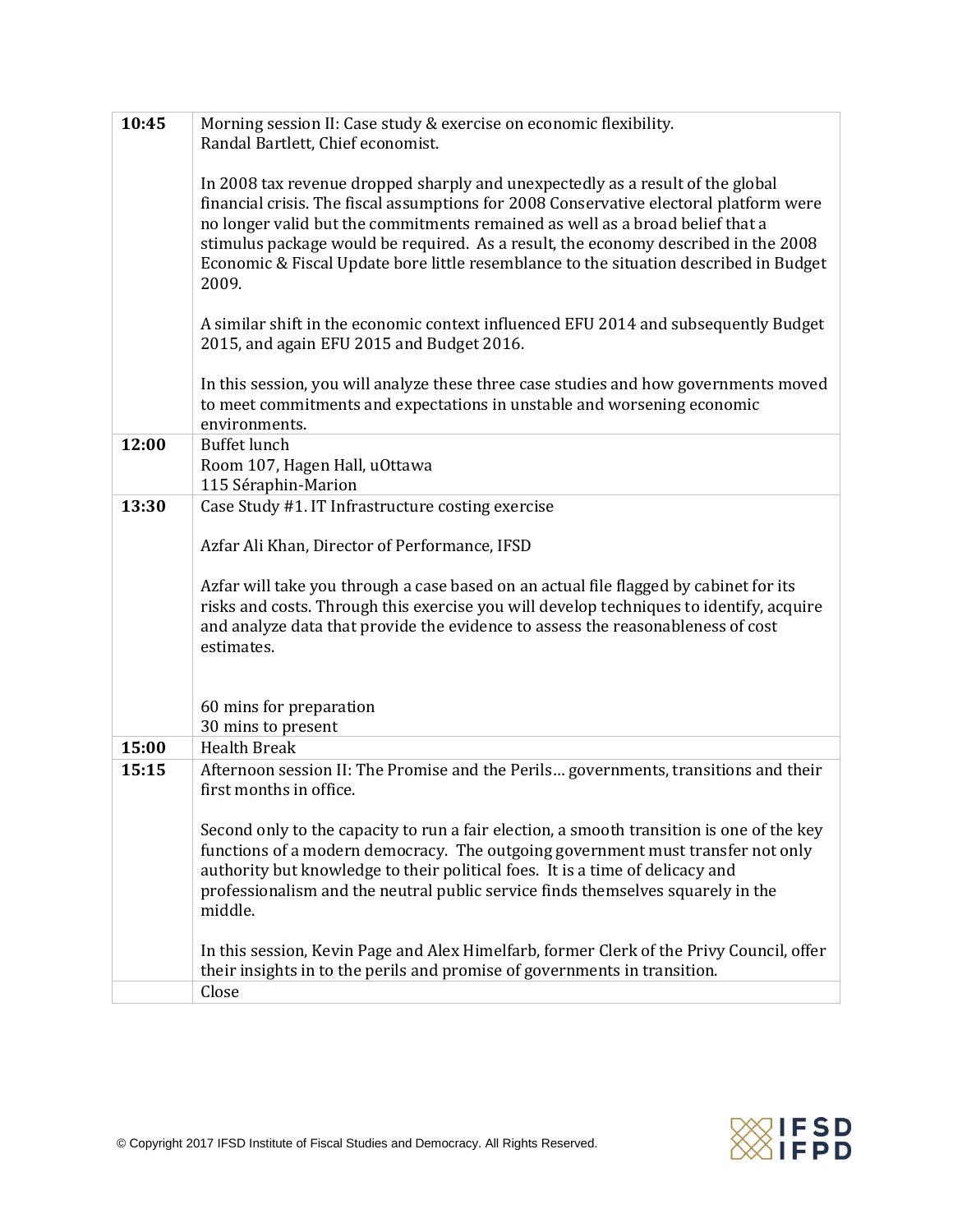# Wednesday, November 29, 2017

### Readings

Strengthening [Parliamentary](http://www.ourcommons.ca/DocumentViewer/en/41-1/OGGO/report-7) Scrutiny of Estimates and Supply: A report of the Standing Committee on [Government](http://www.ourcommons.ca/DocumentViewer/en/41-1/OGGO/report-7) Operations & Estimates The fiscal impact of the Afghan War (PBO [report\)](http://pbo-dpb.gc.ca/web/default/files/files/files/Publications/Afghanistan_Fiscal_Impact_FINAL_E_WEB.pdf) [\(Français\)](http://pbo-dpb.gc.ca/web/default/files/files/files/Publications/Afghanistan_Fiscal_Impact_FINAL_F_WEB.pdf)

**Note:** *IFSD will hold a social event Wednesday evening for participants.*

### **Parliament & oversight**

| 08:00 | Continental breakfast<br>Hagen Hall, 115 Séraphin-Marion                                                                                                                                                                                                                                                                                                                                                                                                          |
|-------|-------------------------------------------------------------------------------------------------------------------------------------------------------------------------------------------------------------------------------------------------------------------------------------------------------------------------------------------------------------------------------------------------------------------------------------------------------------------|
| 09:00 | Morning Session I: Parliament and the Public Purse                                                                                                                                                                                                                                                                                                                                                                                                                |
|       | From the principles of Magna Carta to the Parliament's fiscal scrutiny obligations,<br>Helaina Gaspard provides an overview of Parliament's roles and responsibilities in the<br>raising and spending of public monies.                                                                                                                                                                                                                                           |
|       | During today's session, you will explore the constitutional and legal foundations of<br>Parliament's role in public finance, and survey their opportunities and challenges in<br>executing their obligations.                                                                                                                                                                                                                                                     |
| 10:00 | <b>Health Break</b>                                                                                                                                                                                                                                                                                                                                                                                                                                               |
| 10:15 | Morning Session II: The Cost of War: The Constitutional Obligations of MPs<br>In 2006, Paul Dewar was asked to develop a position for the NDP on the Afghan War.<br>He quickly found that information was difficult to find and that the actual cost of the<br>war effort was obscure. Mr. Dewar describes how and why MPs seek out the<br>necessary financial information from the public service, the government and<br>Parliament apparatus, to do their jobs. |
| 12:00 | <b>Buffet lunch</b><br>Hagen Hall, 115 Séraphin-Marion                                                                                                                                                                                                                                                                                                                                                                                                            |
| 13:00 | Afternoon Session I: Estimates Reform                                                                                                                                                                                                                                                                                                                                                                                                                             |
|       | Many reports - endorsed by all parties - have offered opportunities to improve the<br>estimates process to enhance transparency and clarity. Kelly McCauley discusses<br>various approaches to implementing estimates reform.                                                                                                                                                                                                                                     |
| 14:15 | <b>Health Break</b>                                                                                                                                                                                                                                                                                                                                                                                                                                               |

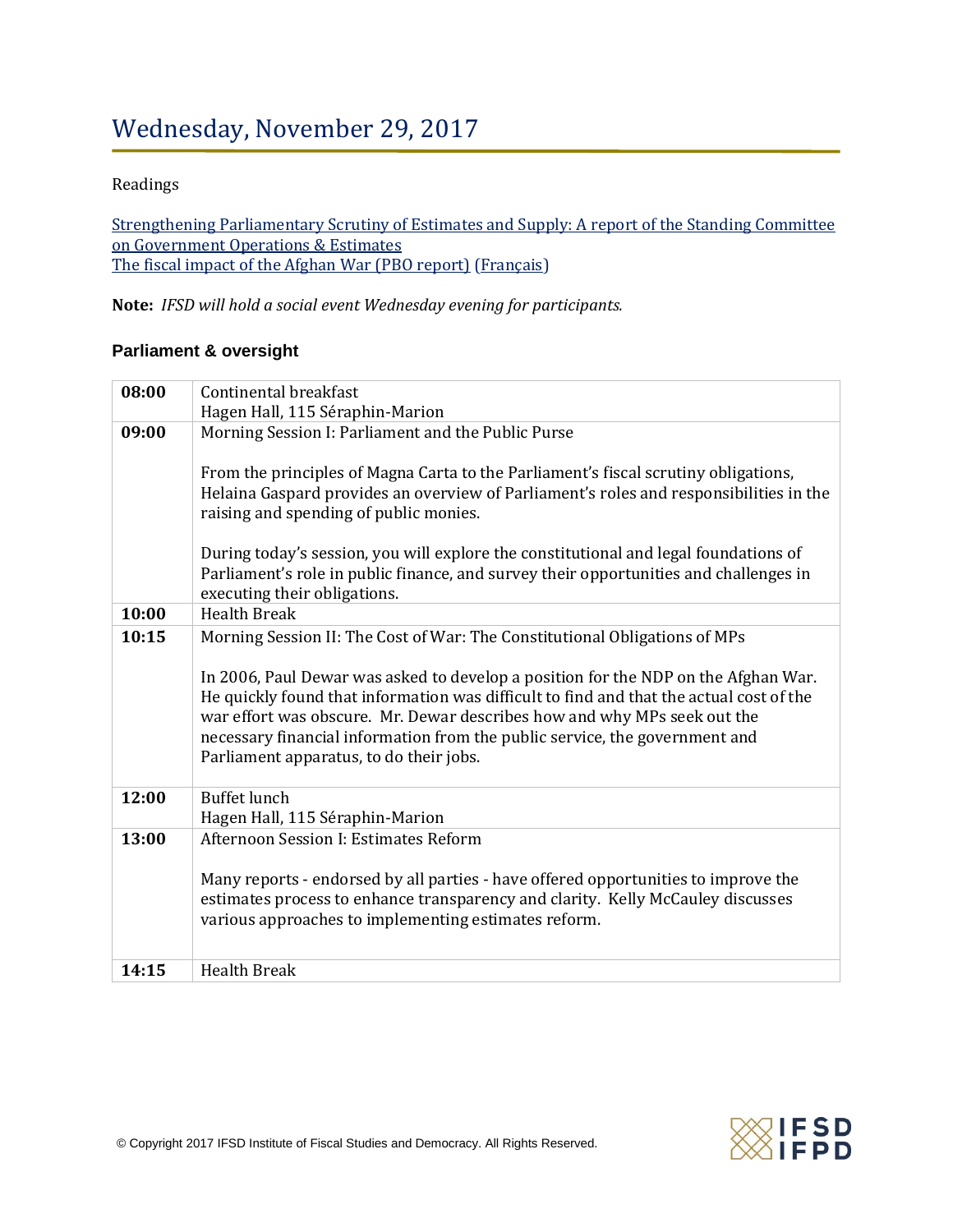| 2:30         | Afternoon Session II: Hindsight is 20/20usually: The Public Accounts Committee<br>(PAC)                                                                                                                                                                                                                                                                        |
|--------------|----------------------------------------------------------------------------------------------------------------------------------------------------------------------------------------------------------------------------------------------------------------------------------------------------------------------------------------------------------------|
|              | Armed with the power of subpoena, led by the opposition, and infused with the spirit<br>of inquiry, the PAC is a well-known parliamentary committee. In this session, you will<br>engage with practitioners and experts to explore the unique characteristics of the<br>committee, its connections to the public service, and its role in the financial cycle. |
|              | Guest panel                                                                                                                                                                                                                                                                                                                                                    |
|              | • David Christopherson                                                                                                                                                                                                                                                                                                                                         |
|              | • Alastair Mullin                                                                                                                                                                                                                                                                                                                                              |
| <b>16:00</b> | Reception                                                                                                                                                                                                                                                                                                                                                      |

### Thursday, November 30, 2017

### Readings

IFSD Case [Study:](http://ifsd.ca/web/default/files/360/DRAP%20Case.pdf) DRAP A Guide to Preparing Treasury Board [Submissions](https://www.tbs-sct.gc.ca/pubs_pol/opepubs/tbm_162/gptbs-gppct-eng.pdf) [\(Français\)](https://www.tbs-sct.gc.ca/pubs_pol/opepubs/TBM_162/gptbs-gppct-fra.pdf) A Drafter's Guide to Cabinet [Documents](http://www.pco-bcp.gc.ca/docs/information/publications/mc/docs/dr-guide-eng.pdf) [\(Français\)](http://www.pco-bcp.gc.ca/docs/information/publications/mc/docs/dr-guide-fra.pdf)

#### **Review exercises**

| 08:00 | Continental breakfast                                                                  |
|-------|----------------------------------------------------------------------------------------|
|       |                                                                                        |
|       | Hagen Hall, 115 Séraphin-Marion                                                        |
| 09:00 | Morning Session I: The Interoperability of the Public Service Apparatus: On the Roles  |
|       | of Central Agencies and Line Departments in Government Transparency and                |
|       | Accountability                                                                         |
|       | Kevin Page & Helaina Gaspard                                                           |
|       | In the systems and processes of government lies a nexus between public finance and     |
|       |                                                                                        |
|       | public policy, between central agencies and line departments. Central agencies         |
|       | provide decision-support and oversight to cabinet and ensure the government's          |
|       | strategic direction is implemented and maintained throughout the public service. Line  |
|       | departments, as operational units are critical for policy development and the sound    |
|       | management of resources. Together, central agencies provide the bread and line         |
|       | departments the meat in the proverbial sandwich of government. As a financial          |
|       | officer, understanding these roles and relationships is critical to a complete         |
|       | perspective of public finance.                                                         |
|       |                                                                                        |
|       | In this introductory session, you will explore the reality of the relationship between |
|       | central agencies and line departments.                                                 |
| 09:30 | Morning session II: Due diligence role of Financial Officers                           |
|       | Ram Matillakath                                                                        |
|       |                                                                                        |
|       |                                                                                        |

QIFSD<br>∛IFPD

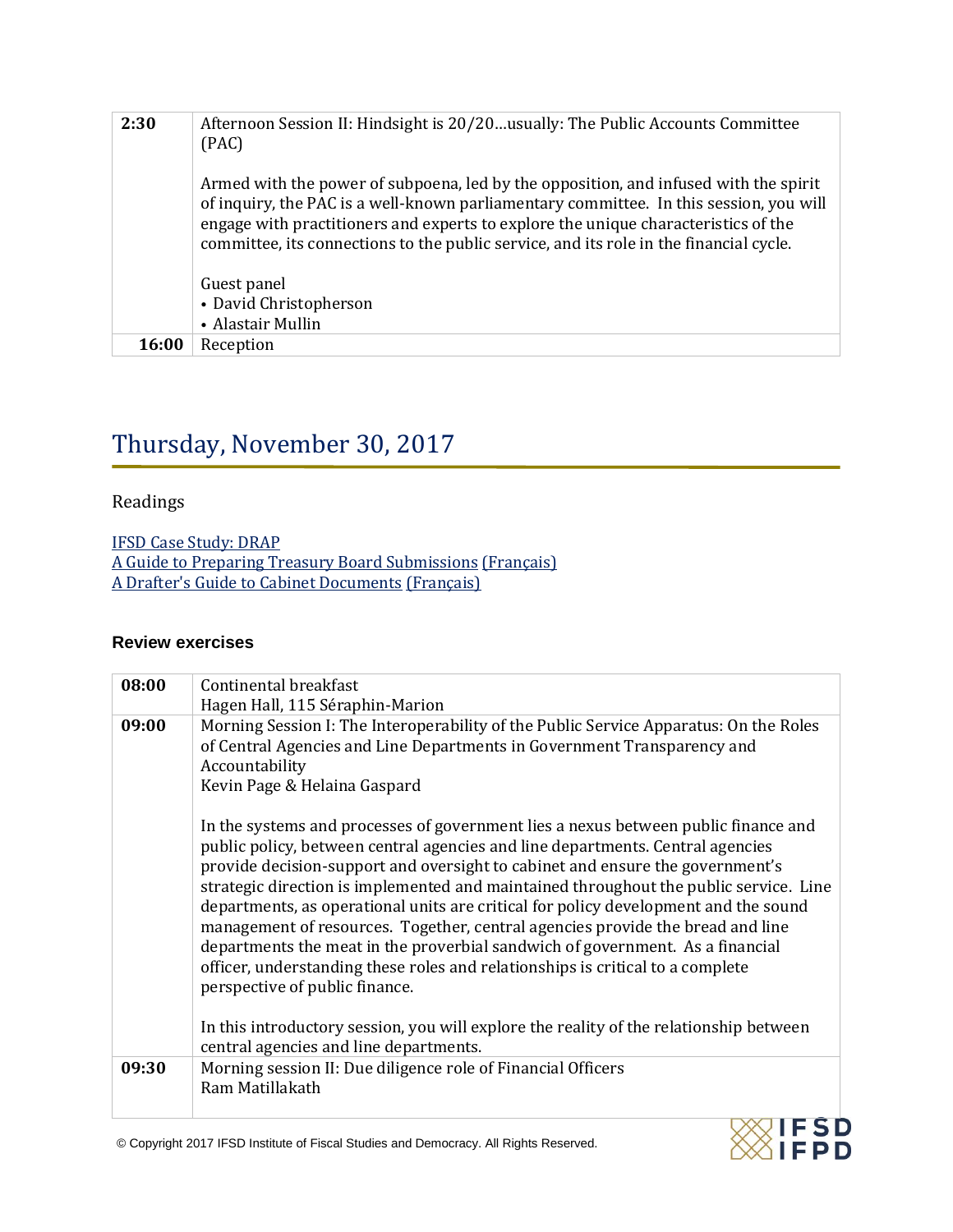|       | Mr. Mathilakath will leverage his experience in private sector corporate finance,       |
|-------|-----------------------------------------------------------------------------------------|
|       | oversight at TBS, founding member of the Parliamentary Budget Office and                |
|       | experienced financial officer to take participants through tools and approaches to due  |
|       | diligence on major program and projects. Emphasis will be on providing participants     |
|       | with tools to provide critical review on proposed expenditure prior to consideration    |
|       | by Ministers, Cabinet and Treasury Board. Particular attention will be make on testing  |
|       | cost estimates and risk as presented by project proponents.                             |
| 10:45 | <b>Health Break</b>                                                                     |
| 11:00 | Morning session III: Case study #2 DRAP                                                 |
|       | In Budget 2012, the federal government introduced the Deficit Reduction Action Plan     |
|       | (DRAP), measures through which the government promised they could identify cost         |
|       | savings without program reductions or impact on service provision.                      |
|       |                                                                                         |
|       |                                                                                         |
|       | In this case study, we consider the DRAP plan in terms of what cost savings were        |
|       | promised or realized, what impact these cuts had or didn't have on service provision,   |
|       | and present tools to enable financial officers to assess efficiency and transformation  |
|       | initiatives for operational performance, financial results and transparent reporting.   |
|       |                                                                                         |
|       | We will also look at the impact of DRAP and other fiscal consolidation exercises on the |
|       | government's fiscal situation, operations and stakeholder perceptions.                  |
| 12:00 | Lunch Buffet                                                                            |
|       | Hagen Hall, 115 Séraphin-Marion                                                         |
| 13:30 | Analyzing Expenditure Reviews and Transformations                                       |
|       |                                                                                         |
|       | Expenditure reviews have become important fiscal tool for the targeting of priorities,  |
|       | savings and program effectiveness. Governments have used both program reductions        |
|       | and efficiency initiatives (IT enabled transformations) to achieve desired fiscal       |
|       | objectives. Each approach has benefits, costs and risks.                                |
|       |                                                                                         |
|       | In this section of the course, we will examine the history of reviews in Canada, their  |
|       | contexts, effectiveness and approaches. Using an examination of the 2005                |
|       | Expenditure Review Committee (ERC) that was part of Budget 2005. We will also           |
|       | present an analytical approach that the participants may consider using to undertake    |
|       | due diligence on proposals made in future review exercises.                             |
| 14:45 | <b>Health Break</b>                                                                     |
| 15:00 | Afternoon session II Panel discussion: Feeding the goat: The media - What is a story?   |
|       |                                                                                         |
|       | What makes a good media story? What are journalists looking for? How do                 |
|       |                                                                                         |
|       | communications staff craft answers and respond to pointed questions? The panel          |
|       | provides an insider view of what it takes to feed newsrooms and an internet that is     |
|       | always hungry for the next thing.                                                       |
|       |                                                                                         |
|       | • Steve Maher                                                                           |
|       | • Melanie Gruer                                                                         |
| 16:30 | Close                                                                                   |